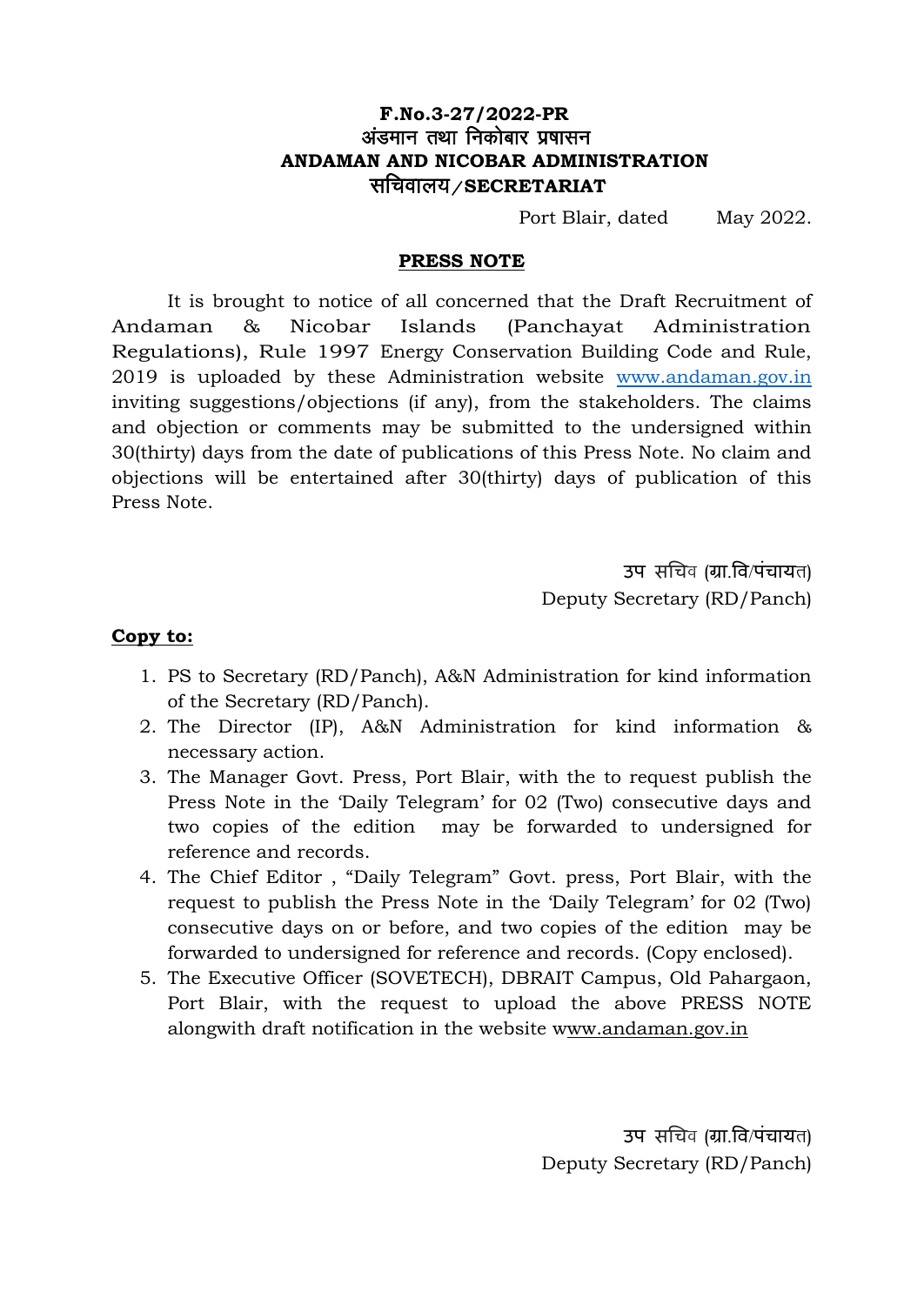# अंडमान तथा निकोबार प्रषासन **ANDAMAN AND NICOBAR ADMINISTRATION** सचिवालय*/* secretariat **\*\*\*\*\*\*\*\*\*\*\*\*\*\***

*Port Blair dated the May ,2022*

### **NOTIFICATION**

No………………., in exercise of the powers conferred under sub-section (1) of Section 202 of the Andaman and Nicobar Islands (Panchayats) Regulation,1994, the Lieutenant Governor, Andaman and Nicobar Islands hereby proposes to make the following Amendments in the Andaman and Nicobar (Panchayat Administration) Rules,1997 published in A&N Gazette vide Notification No.131 of 97 dated 19th September,2022, namely ;

Suggestions/objections (if any) is invited from the general public/stake holders, on these rules which may be submitted to the Deputy Secretary (RD/Panch), Secretariat, Andaman & Nicobar Administration, Port Blair within a period of 30 days of its publication in the official website of Administration.

#### **1. Short title and Commencement :-**

- **(i)** These Rules may be called "Andaman and Nicobar (Panchayat Administration) (Amendment) Rules, 2022.
- **(ii)** This shall come into force from the date of Notification.

#### **AMENDMENTS**

**2.** The Rule 34 of the "Andaman and Nicobar (Panchayat Administration) Rules,1997" (herein after referred to as the Principal Rule) shall be substituted as under :-

**"34.Construction proposal to pre-suppose civic amenities:-**(1) with effect from such date and with respect to such Gram or Grams as may be specific by the Administration by notification, a plan for new structure or building within the jurisdiction of a Gram Panchayat shall have reasonable provisions for:-